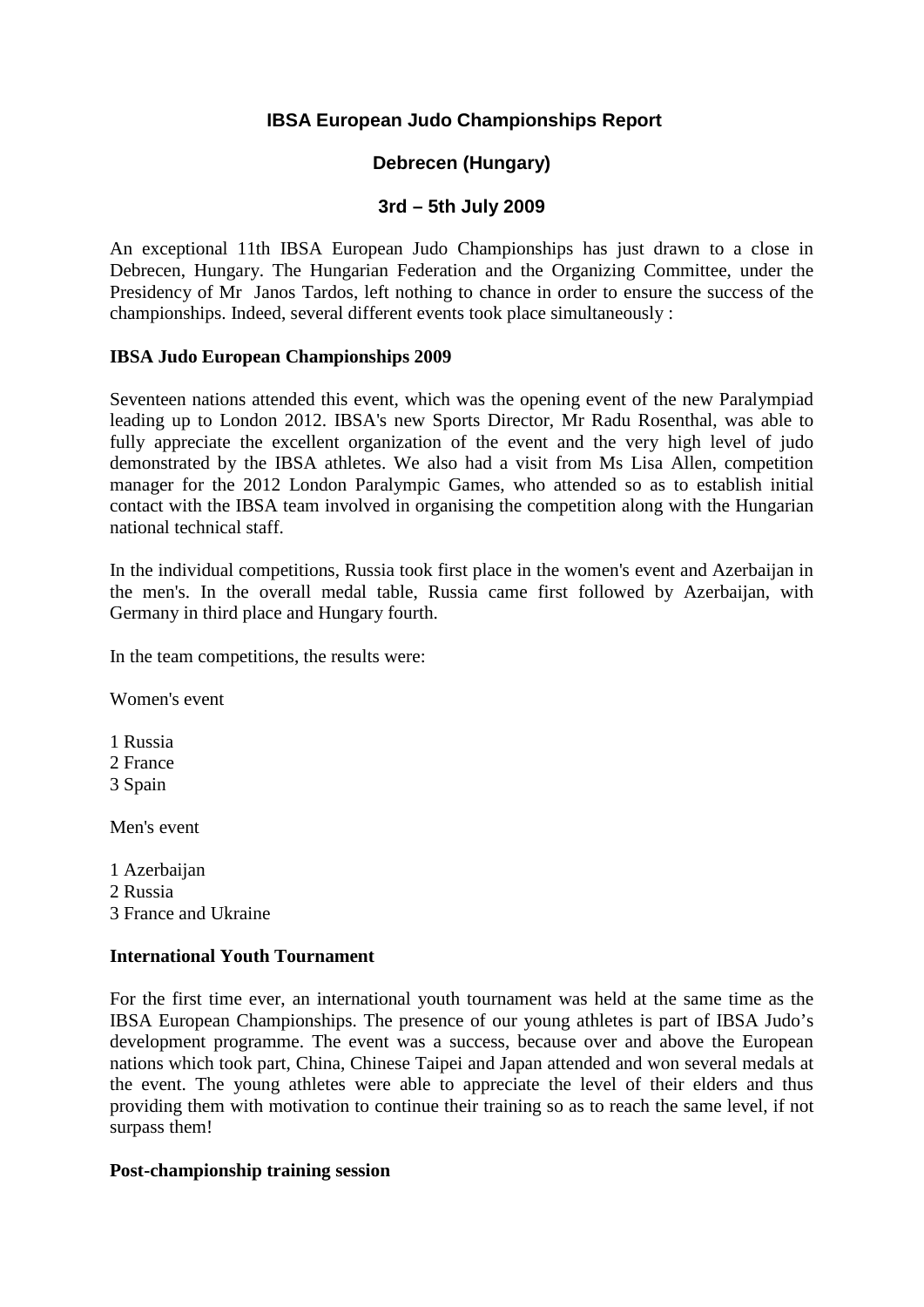A three-day training session followed the championships. Five nations stayed on to attend this session (Bulgaria, France, Hungary, Japan, Sweden). Around 40 judokas (mostly young athletes) on the tatamis were able to work on their technique and exchange information with the many coaches present. This type of session also gives nations an opportunity to meet up and exchange on their various working methods. Such sessions are therefore most beneficial to IBSA in general.

## **Video Production**

Under the direction of Mr Anthony Misse, a blind judoka, a production team completed a video film on the European Championship so as to promote IBSA Judo. This video will be offered to several TV channels and other structures likely to show it so as to promote IBSA Judo.

## **Fair Play Prize**

For the first time at an IBSA competition, a prize for Fair Play was attributed on top of the traditional medals. Three magnificent bronze sculptures on a marble base were thus presented to the athletes (one for men's seniors, one for women's seniors and one for the young athletes) on the initiative of the Hungarian Lion's Club and its President, Mr Pàzmànyi Gyôrgy. This type of initiative will be continued over a period of three years at each official IBSA Judo competition in relation with the Lion's Club of the organizing nation.

Jean-Claude Prieur Chairman IBSA Judo Subcommittee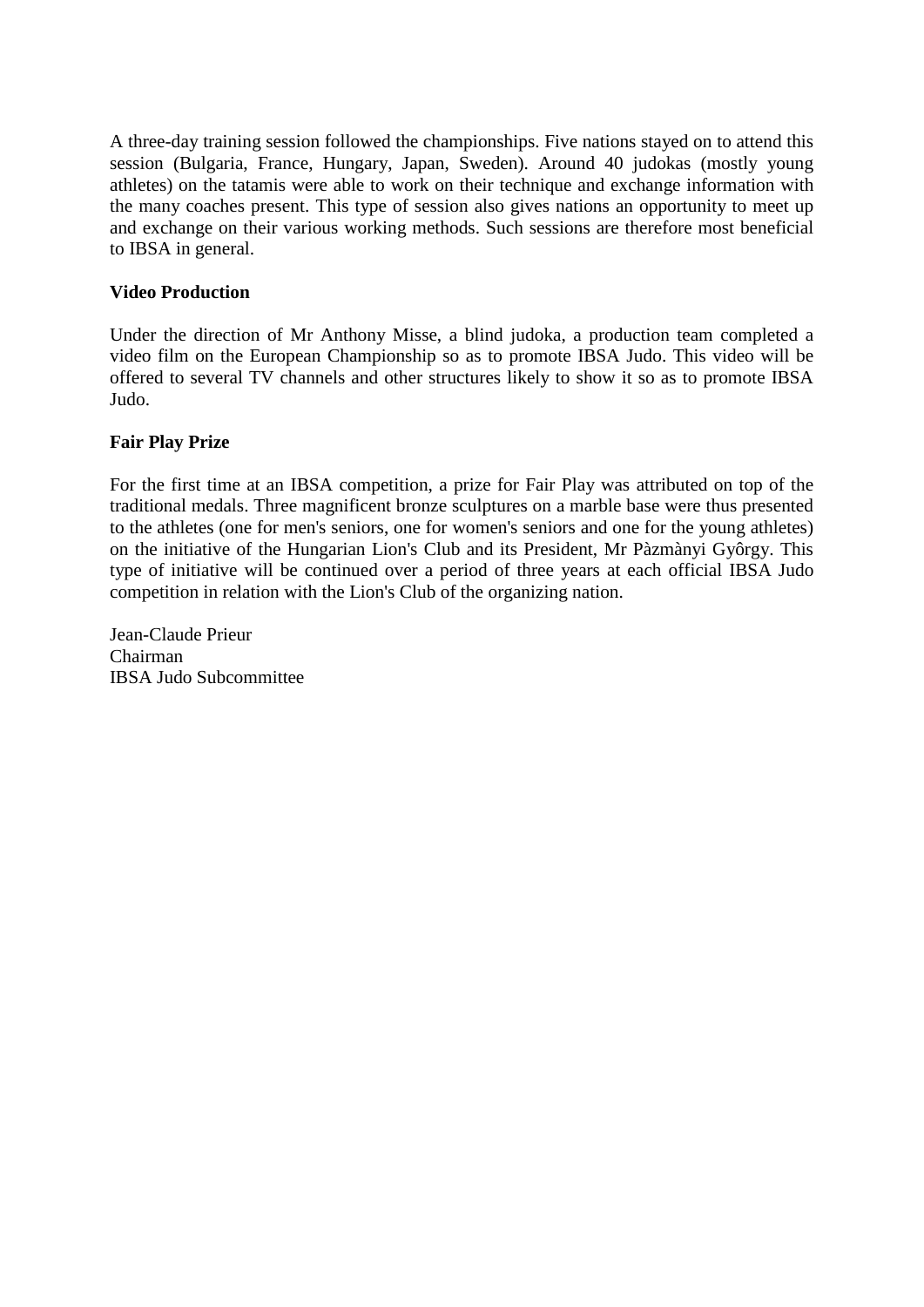| <b>FEMALE</b>          |                |                |                |                |                | MALE                 |                |                |                |                |              |  | MF                     |              |                |                |                |                |
|------------------------|----------------|----------------|----------------|----------------|----------------|----------------------|----------------|----------------|----------------|----------------|--------------|--|------------------------|--------------|----------------|----------------|----------------|----------------|
|                        |                |                | 3              |                |                |                      |                |                | 3              | 5 <sup>1</sup> |              |  |                        |              |                |                | 5 <sup>1</sup> |                |
|                        | $\mathbf{1}$   | 2              |                | 5 <sup>5</sup> | <b>Total</b>   |                      | $\mathbf{1}$   | 2              |                |                | <b>Total</b> |  |                        | $\mathbf{1}$ | $\overline{2}$ | 3              |                | <b>Total</b>   |
| <b>RUSSIA</b>          | 4              | 4              | $\overline{2}$ | 1              | 10             | <b>AZERBAIJAN</b>    | 4              | 1              | 1              | $\mathbf{2}$   | 6            |  | 1 RUSSIA               | 6            | 7              | 7              | $\overline{2}$ | 20             |
| <b>GERMANY</b>         | 1              | 1              |                |                | $\overline{2}$ | <b>RUSSIA</b>        | $\overline{2}$ | 3              | 5              | 1              | 10           |  | 2 AZERBAIJAN           | 4            | 1              |                | $\overline{2}$ | 6              |
| <b>SWEDEN</b>          | $\mathbf{1}$   |                |                |                | $\mathbf{1}$   | <b>FINLAND</b>       | $\mathbf{1}$   |                |                |                | $\mathbf{1}$ |  | 3 GERMANY              | $\mathbf{1}$ | $\mathbf{1}$   | 1              |                | 3              |
| <b>HUNGARY</b>         | $\mathbf{1}$   |                |                |                | 1              | <b>GREAT BRETAIN</b> |                | $\overline{2}$ | $\overline{2}$ |                | 4            |  | 4 HUNGARY              | $\mathbf{1}$ |                | 1              | $\mathbf{2}$   | 2 <sup>1</sup> |
| <b>FRANCE</b>          |                | $\mathbf{1}$   | $\overline{2}$ | 1              | 3              | <b>FRANCE</b>        |                | $\mathbf{1}$   | $\overline{2}$ | $\overline{2}$ | 3            |  | 5 FINLAND              | $\mathbf{1}$ |                |                |                | 1              |
| <b>ITALY</b>           |                | 1              |                |                | 1              | <b>UKRAINIA</b>      |                |                | 1              | 1              | 1            |  | 6 SWEDEN               | $\mathbf{1}$ |                |                |                | 1              |
| <b>SPAIN</b>           |                |                | 4              | 1              | 4              | <b>HUNGARY</b>       |                |                | 1              | $\mathbf{1}$   | $\mathbf{1}$ |  | 7 FRANCE               |              | $\overline{2}$ | 4              | $\mathbf{3}$   | 6              |
| <b>TURKEY</b>          |                |                | 3              |                | 3              | <b>TURKEY</b>        |                |                | 1              | 1              | 1            |  | <b>8 GREAT BRETAIN</b> |              | $\overline{2}$ | $\mathbf{2}$   |                | 4              |
| <b>GRECE</b>           |                |                | 1              | 1              | 1              | <b>GERMANY</b>       |                |                | 1              |                | $\mathbf{1}$ |  | 9 ITALY                |              | 1              |                | $\mathbf{1}$   | 1              |
| <b>BULGARIA JUDO F</b> |                |                | 1              |                | 1              | <b>SPAIN</b>         |                |                |                | 3              | $\mathbf 0$  |  | 10 TURKEY              |              |                | 4              | $\mathbf{2}$   | 4              |
| <b>UKRAINIA</b>        |                |                |                | 1              | $\mathbf 0$    | <b>GRECE</b>         |                |                |                | $\mathbf{1}$   | $\mathbf 0$  |  | 11 SPAIN               |              |                | 4              | 4              | 4              |
| <b>HUNGARY</b>         |                |                |                | 1              | $\mathbf 0$    | <b>ITALY</b>         |                |                |                | 1              | $\mathbf 0$  |  | 12 UKRAINIA            |              |                | 1              | $\mathbf{2}$   | 1              |
|                        |                |                |                |                | $\mathbf 0$    | <b>LITHUANIA</b>     |                |                |                | $\mathbf{1}$   | $\mathbf 0$  |  | 13 GRECE               |              |                | 1              | $\mathbf{2}$   | 1              |
|                        |                |                |                |                | $\mathbf 0$    |                      |                |                |                |                | 0            |  | 14 BULGARIA JUDO F     |              |                | 1              |                | 1              |
|                        |                |                |                |                | $\mathbf 0$    |                      |                |                |                |                | $\mathbf 0$  |  | 15 LITHUANIA           |              |                |                | $\mathbf{1}$   | $\mathbf 0$    |
|                        |                |                |                |                | $\mathbf 0$    |                      |                |                |                |                | $\mathbf 0$  |  |                        |              |                |                |                | $\mathbf 0$    |
|                        |                |                |                |                | $\mathbf 0$    |                      |                |                |                |                | $\mathbf 0$  |  |                        |              |                |                |                | $\mathbf 0$    |
|                        |                |                |                |                | $\mathbf 0$    |                      |                |                |                |                | $\mathbf 0$  |  |                        |              |                |                |                | $\mathbf 0$    |
| <b>TOTAL</b>           | $\overline{7}$ | $\overline{7}$ | 13             | $\overline{7}$ | 27             | <b>TOTAL</b>         | $\overline{7}$ | $\overline{7}$ | 14             | 14             | 28           |  | <b>TOTAL</b>           | 14           |                | $14$   27   21 |                | 55             |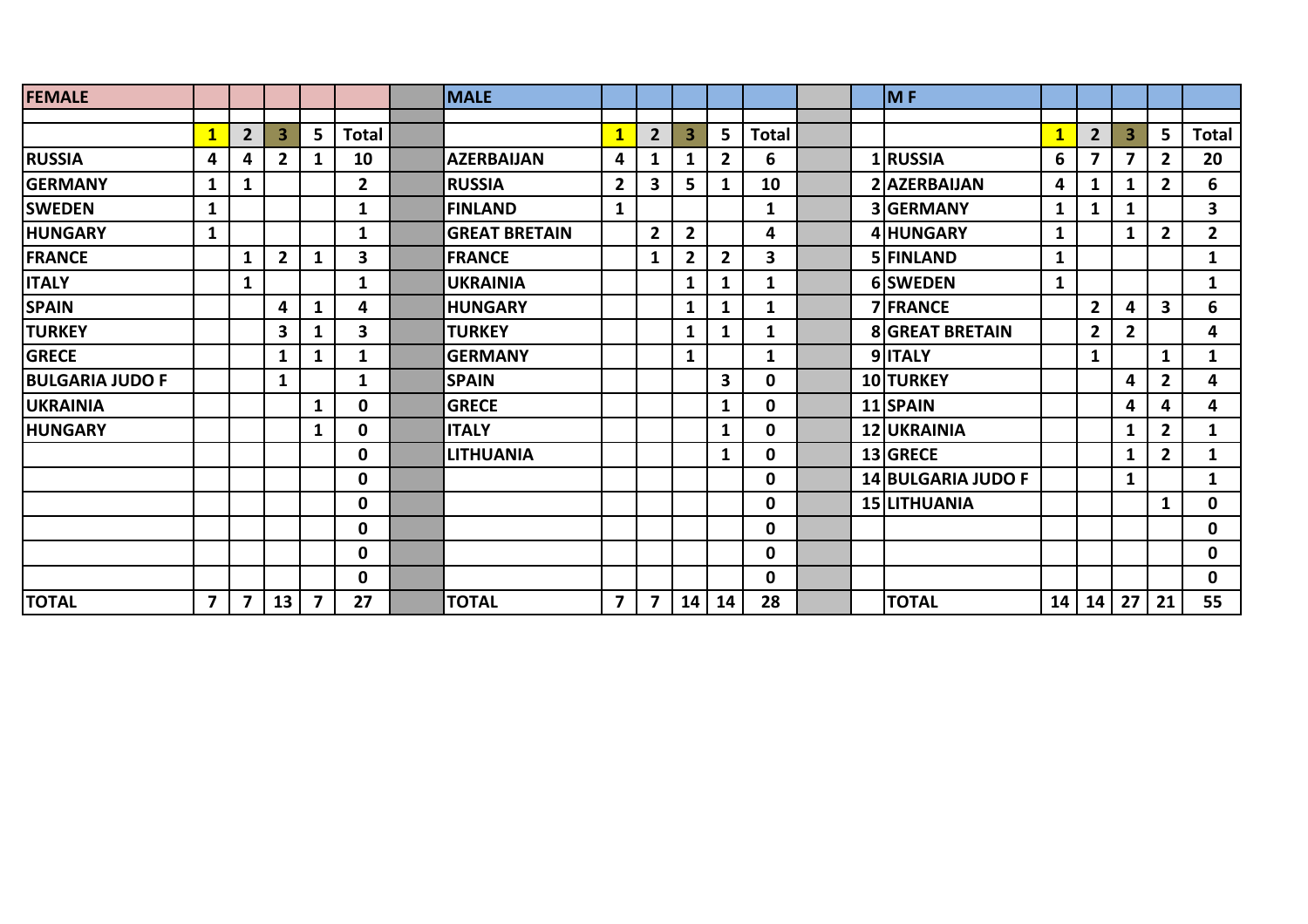# **IBSA EUROPEAN TEAM CHAMPION SHIP<br>DEBRECEN (HUNGARY) 05/07/2009-05/07/2009** IBSA EUROPEAN TEAM CHAMPION SHIP DEBRECEN (HUNGARY) 05/07/2009-05/07/2009

Poule n° 1 *Poule n° 1*

Nombre d'Equipes Femmes: 5 *Nombre d'Equipes Femmes: 5*

|                       | $ 18/201 $ 3  | 2 0.0110  | 1/17/108               | $15/135$ 1          |
|-----------------------|---------------|-----------|------------------------|---------------------|
| $O$ $ 0.212 $ $O$ $O$ | 010 02120 011 | 2v20 0V0  | $\infty$               |                     |
|                       |               |           |                        |                     |
| ono pri               |               |           |                        |                     |
|                       |               | 3V30 2V20 | $0/10$ 0/0 0/0 05/2    | 3V30 3V25 3V30 3V25 |
|                       | <b>2V20</b>   |           |                        |                     |
| GREECE                | <b>SPAIN</b>  | FRANCE    | UKRAINIA               | RUSSIA              |
| GREECE                | SPAIN         | FRANCE    | <b><i>JKRAINIA</i></b> | <b>RUSSIA</b>       |
| GRE                   | <b>RAS</b>    | FRA       | <b>UKR</b>             | <b>RUS</b>          |

Ordre des combats: 4x5 - 1x2 - 3x4 - 1x5 - 2x3 - 1x4 - 3x5 - 2x4 - 1x3 - 2x5  *Ordre des combats: 4x5 - 1x2 - 3x4 - 1x5 - 2x3 - 1x4 - 3x5 - 2x4 - 1x3 - 2x5*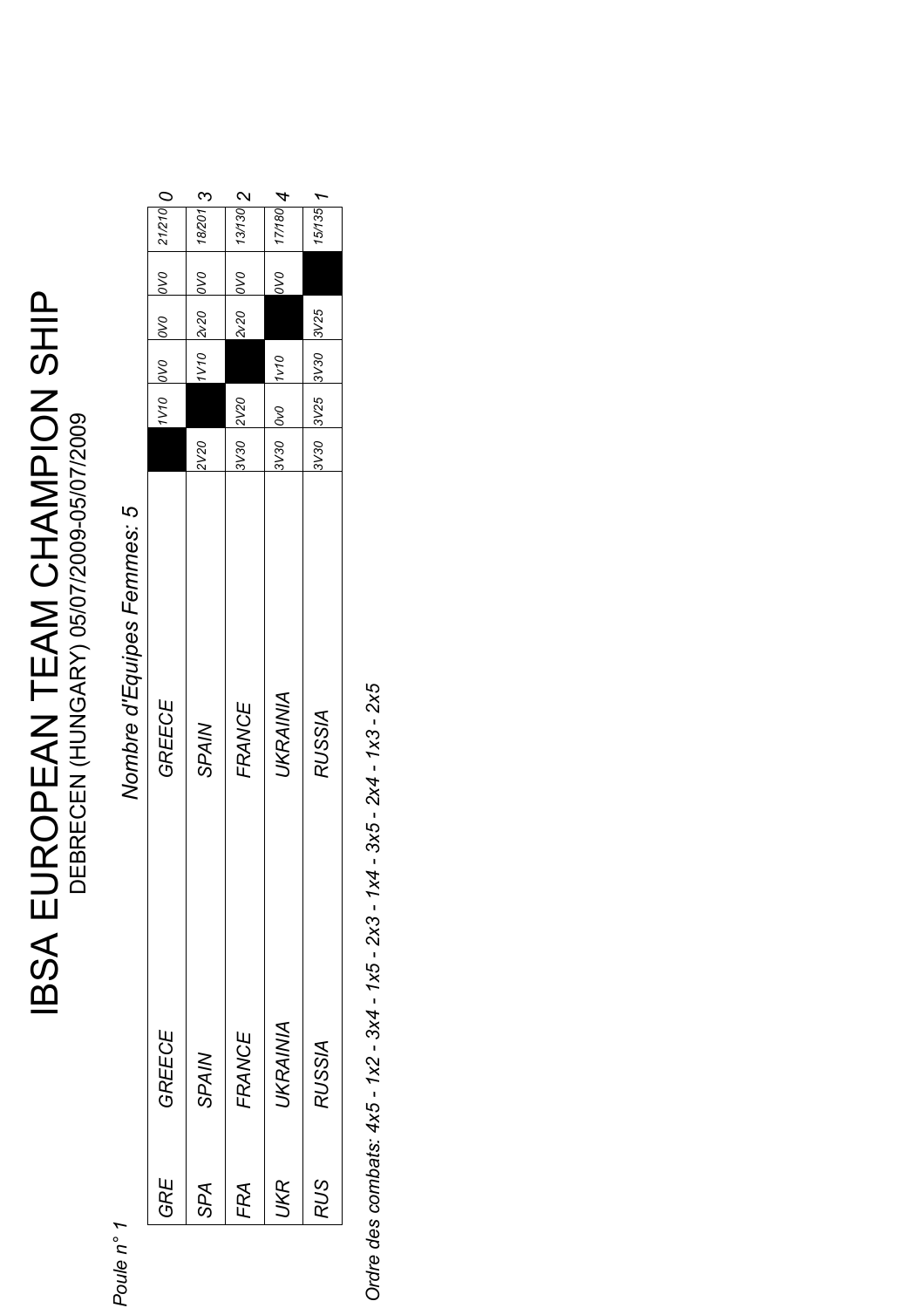# IBSA EUROPEAN TEAM CHAMPION SHIP

DEBRECEN (HUNGARY) 05/07/2009-05/07/2009

# *Nombre d'Equipes Hommes: 6*

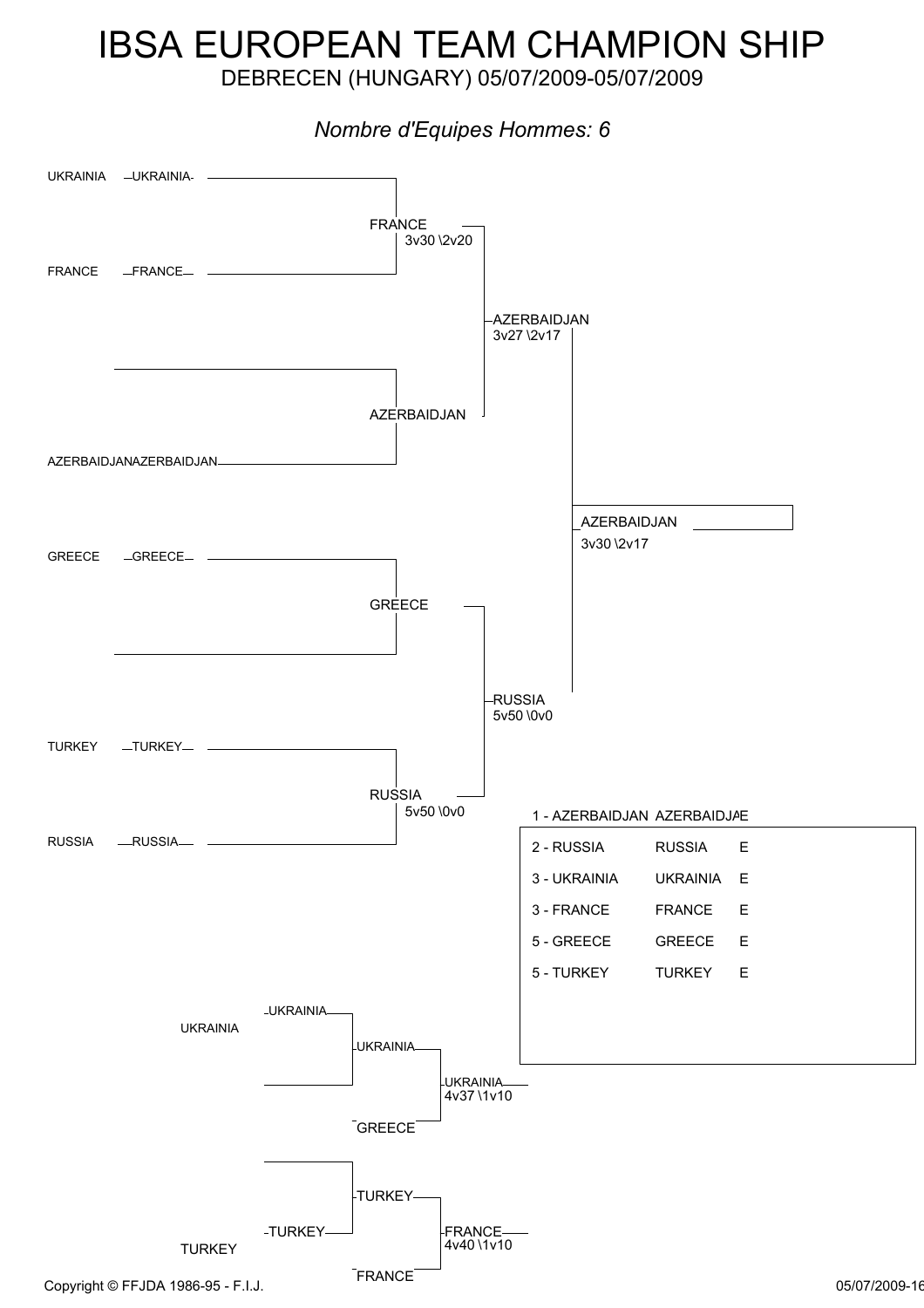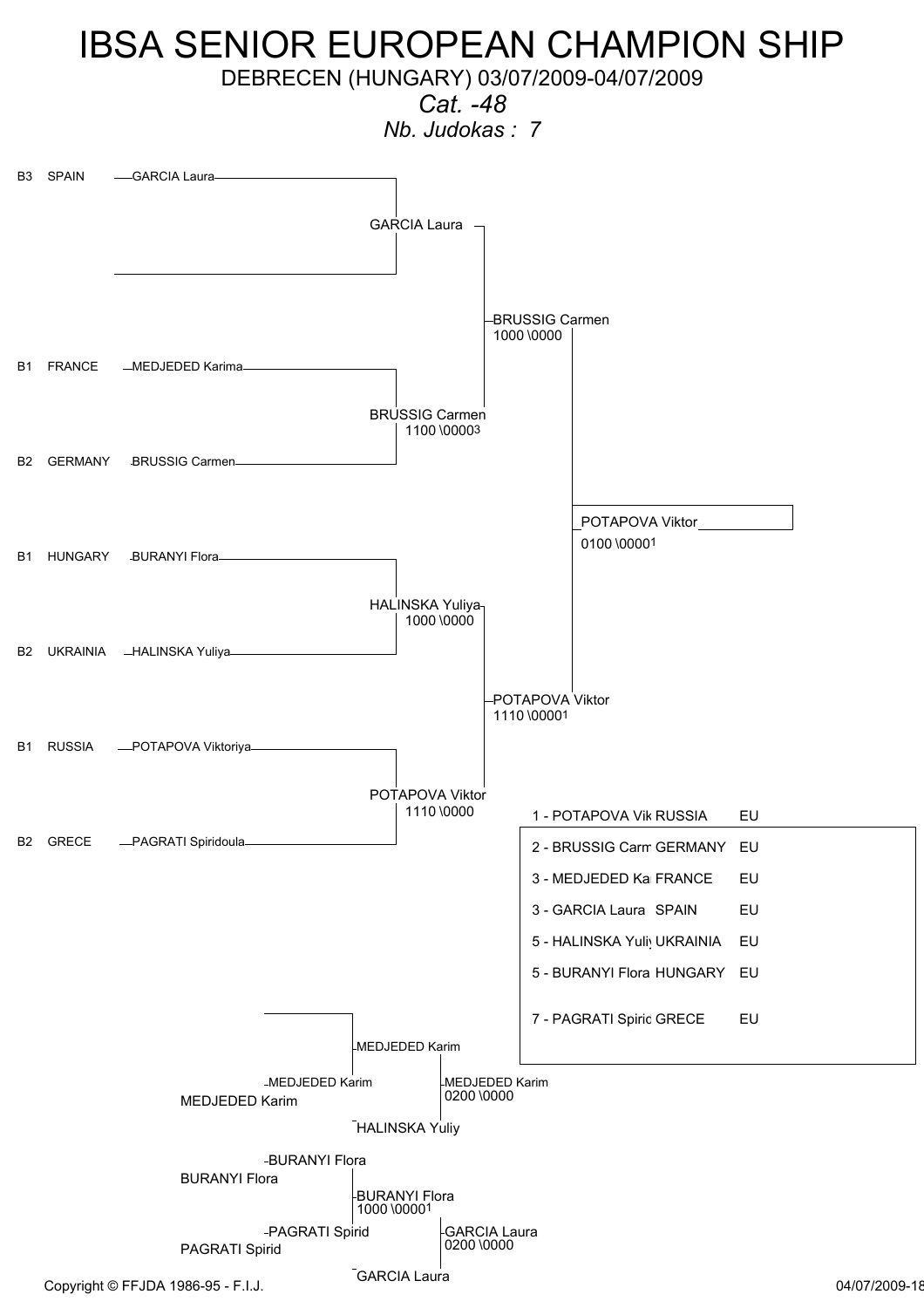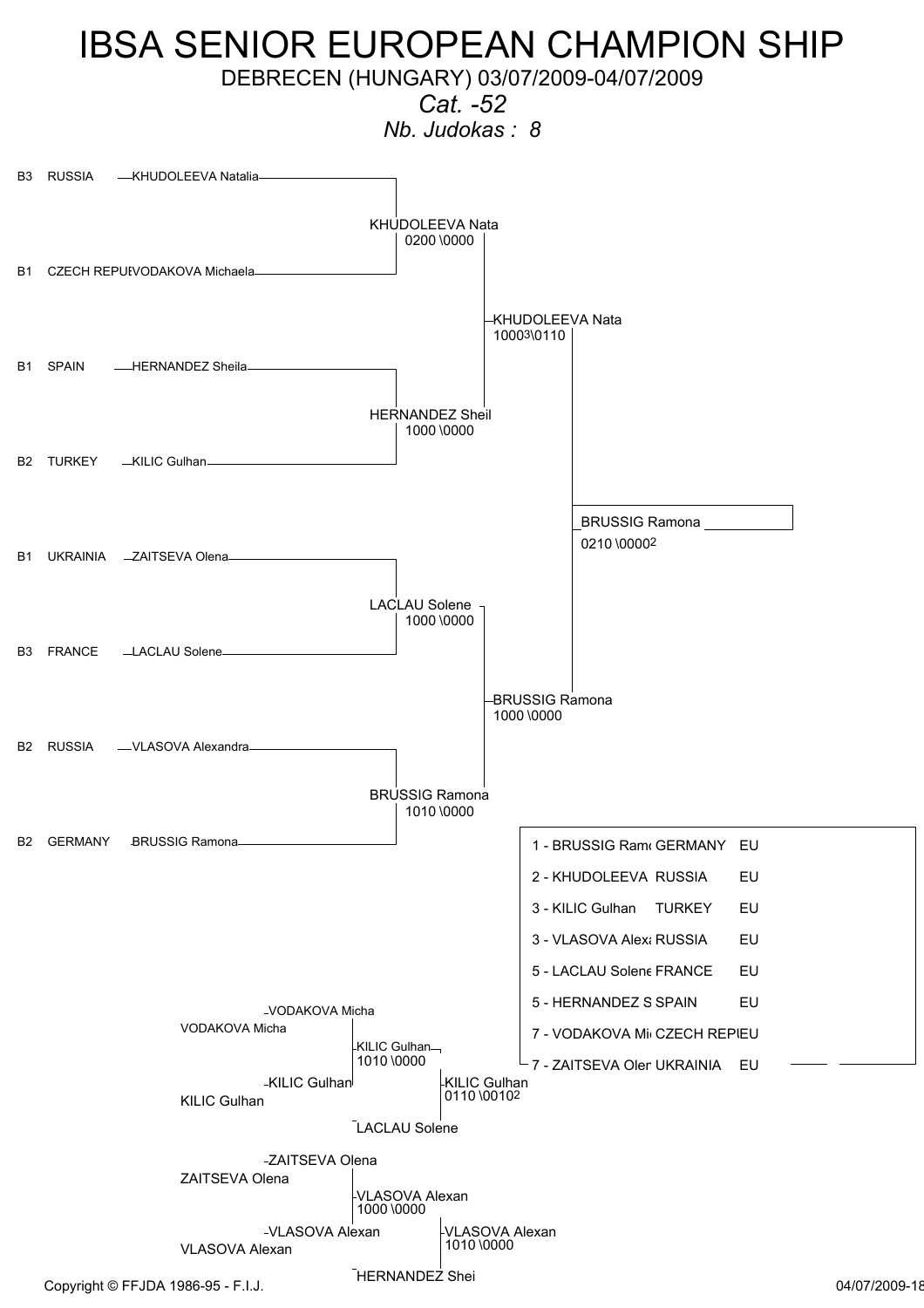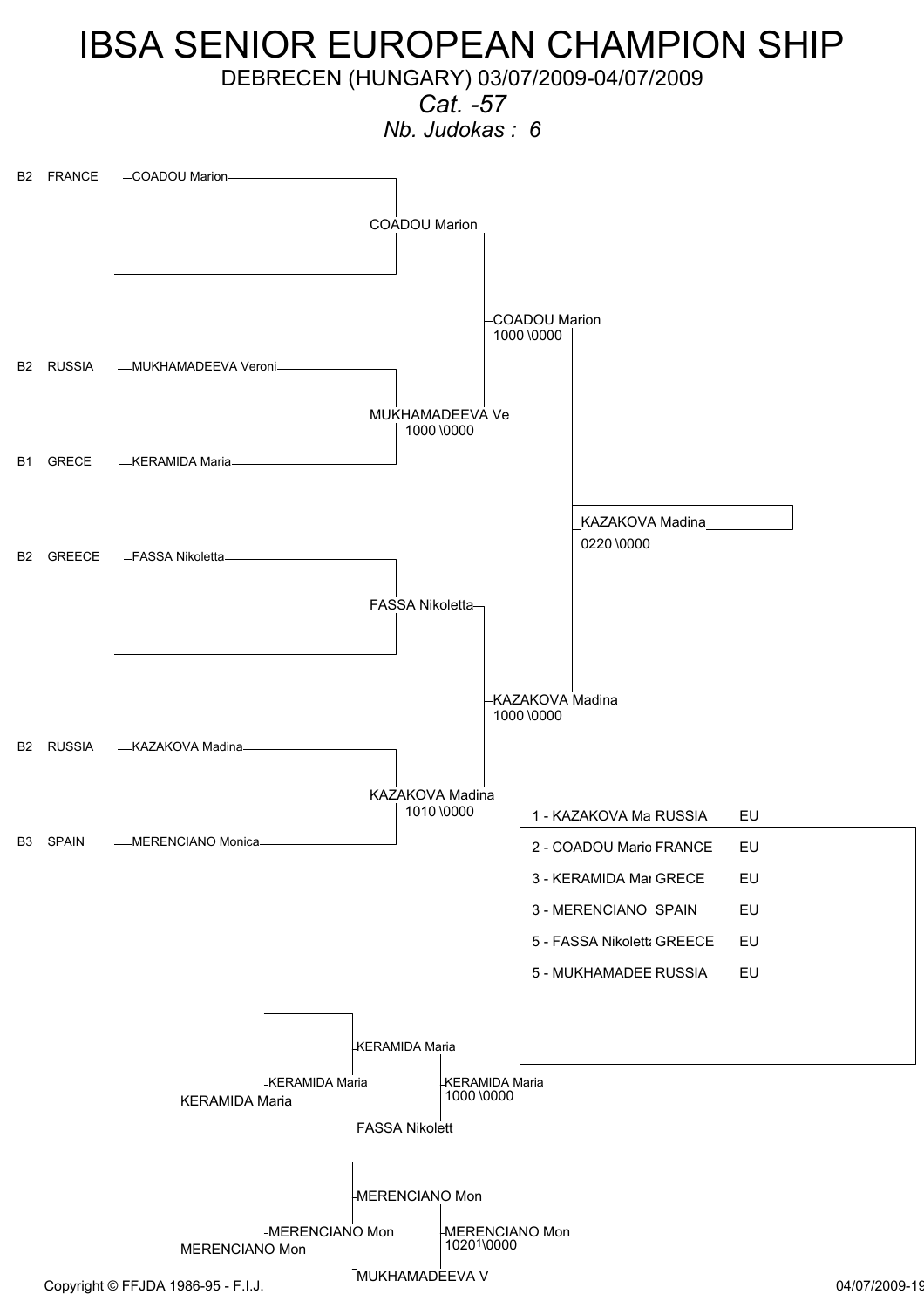DEBRECEN (HUNGARY) 03/07/2009-04/07/2009

*Cat. -63*

| Poule n° 1 |  |  |  |
|------------|--|--|--|
|------------|--|--|--|

*Nb. Judokas : 4 Poule n° 1*

| B <sub>2</sub> | EU | <b>BUZMAKOVA Ekate</b> | <b>RUSSIA</b> |      | 1000  | 0000 | 0000 | 1/10 | $\vert 4$ |
|----------------|----|------------------------|---------------|------|-------|------|------|------|-----------|
| B <sub>2</sub> | EU | NOVOKSHONOVA OX        | <b>RUSSIA</b> | 0000 |       | 1010 | 0010 | 2/15 | 2         |
| B <sub>1</sub> | EU | <b>PERNHEIM Nikoli</b> | <b>SWEDEN</b> | 1000 | 0000  |      | 1000 | 2/20 | -1        |
| B <sub>3</sub> | EU | <b>CETE Duygu</b>      | <b>TURKEY</b> | 0000 | 00001 | 0100 |      | O/O  | 3         |

 *Ordre des combats: 1x2 - 3x4 - 1x3 - 2x4 - 1x4 - 2x3*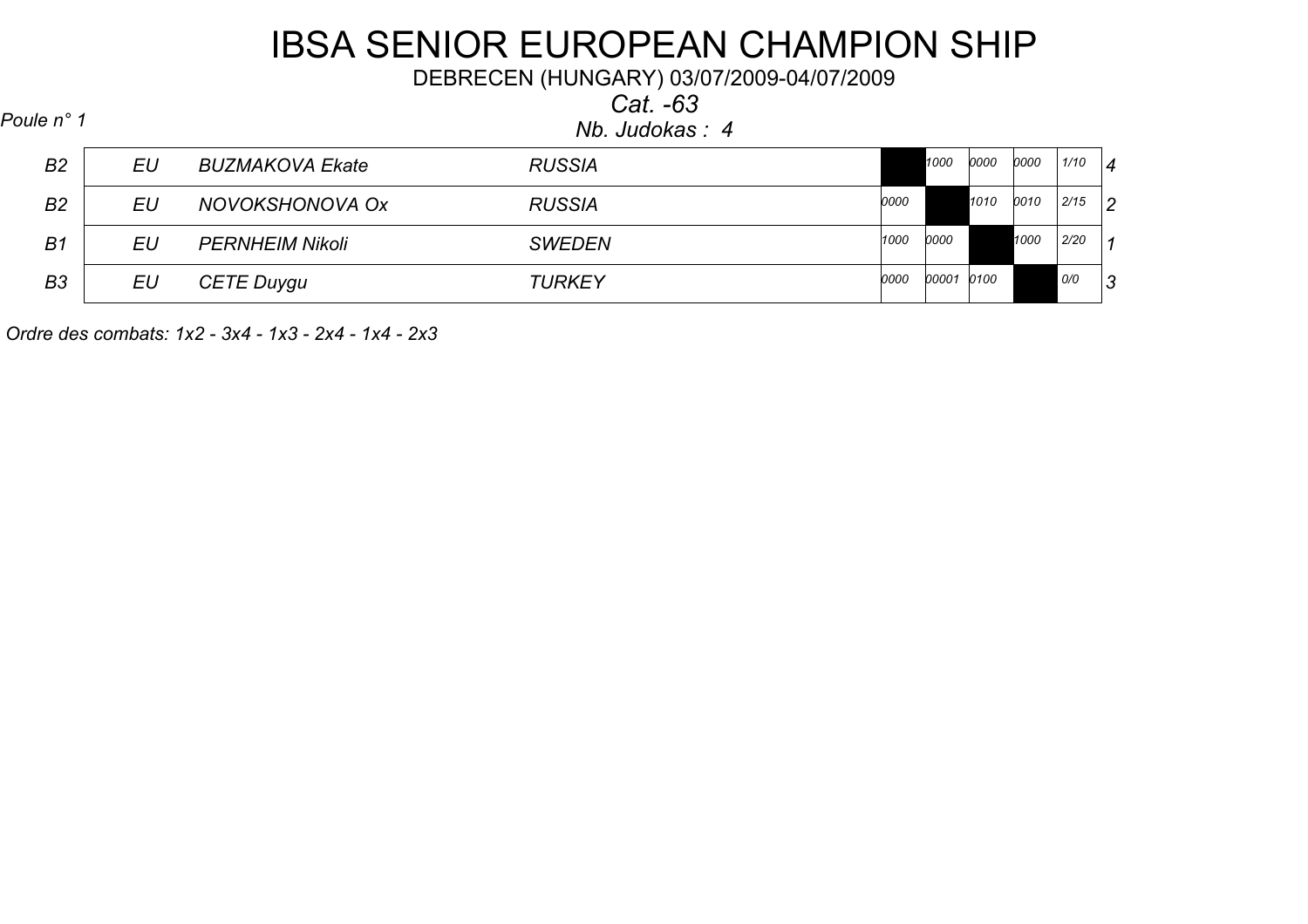DEBRECEN (HUNGARY) 03/07/2009-04/07/2009

*Cat. -70*

*Nb. Judokas : 5 Poule n° 1*

| <b>B2</b>      | RUS EU        | ZABRODSKAYA Olg        | <b>RUSSIA</b>  |      | 01002 | 0000  | 1010  | 1000 | 3/27 | 2              |
|----------------|---------------|------------------------|----------------|------|-------|-------|-------|------|------|----------------|
| B <sub>3</sub> | <b>SPA EU</b> | <b>HERRERA Carmen</b>  | <b>SPAIN</b>   | 0010 |       | 01001 | 1000  | 1100 | 3/27 | 3              |
| B <sub>3</sub> | HUN EU        | SZABO Nikolett         | <b>HUNGARY</b> | 1000 | 00001 |       | 1000  | 1000 | 3/30 | $\vert$ 1      |
| B1             | <b>SPA EU</b> | <b>HERNANDEZ Tania</b> | <b>SPAIN</b>   | 0000 | 0000  | 0000  |       | 1100 | 1/10 | $\overline{4}$ |
| B <sub>2</sub> | <b>TUR EU</b> | OZYURUK Ayten          | <b>TURKEY</b>  | 0000 | 0000  | 0000  | 00001 |      | O/O  | 5              |
|                |               |                        |                |      |       |       |       |      |      |                |

 *Ordre des combats: 4x5 - 1x2 - 3x4 - 1x5 - 2x3 - 1x4 - 3x5 - 2x4 - 1x3 - 2x5*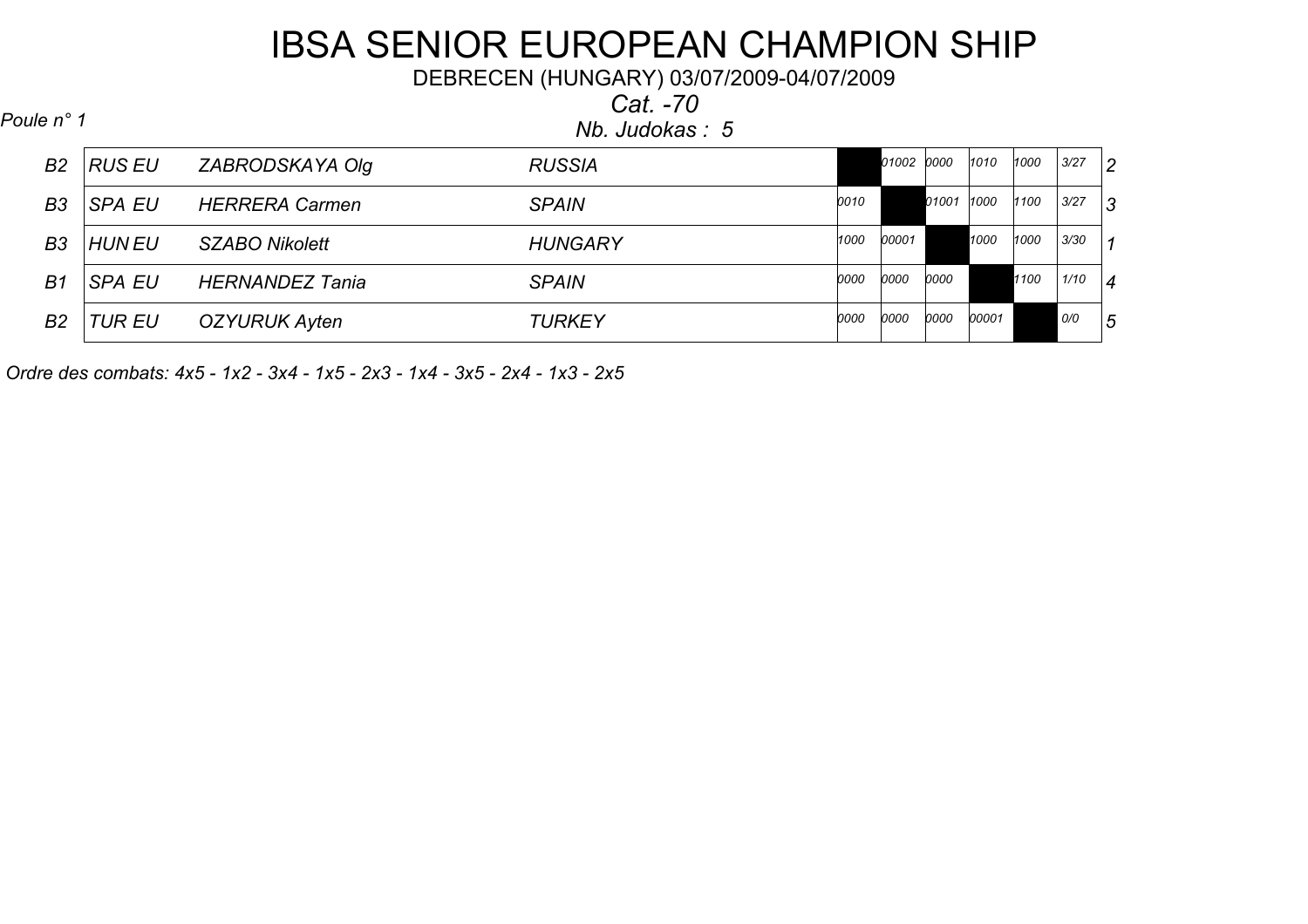DEBRECEN (HUNGARY) 03/07/2009-04/07/2009

*Cat. -78*

*Nb. Judokas : 3 Poule n° 1*

| B <sub>1</sub> | TUR EU | <b>TURAN Didem</b>     | <b>TURKEY</b> |      | 0000 | 0000 | 0/0  | <b>م</b> ا |
|----------------|--------|------------------------|---------------|------|------|------|------|------------|
| <b>B2</b>      | EU     | <b>TROLESE Caterin</b> | 'TALY         | 1000 |      | 0000 | 1/10 | ר ו        |
| B3             | RUS EU | SAVOSTYANOVA Ta        | <b>RUSSIA</b> | 1000 | 1100 |      | 2/20 |            |

 *Ordre des combats: 1x2 - 2x3 - 1x3*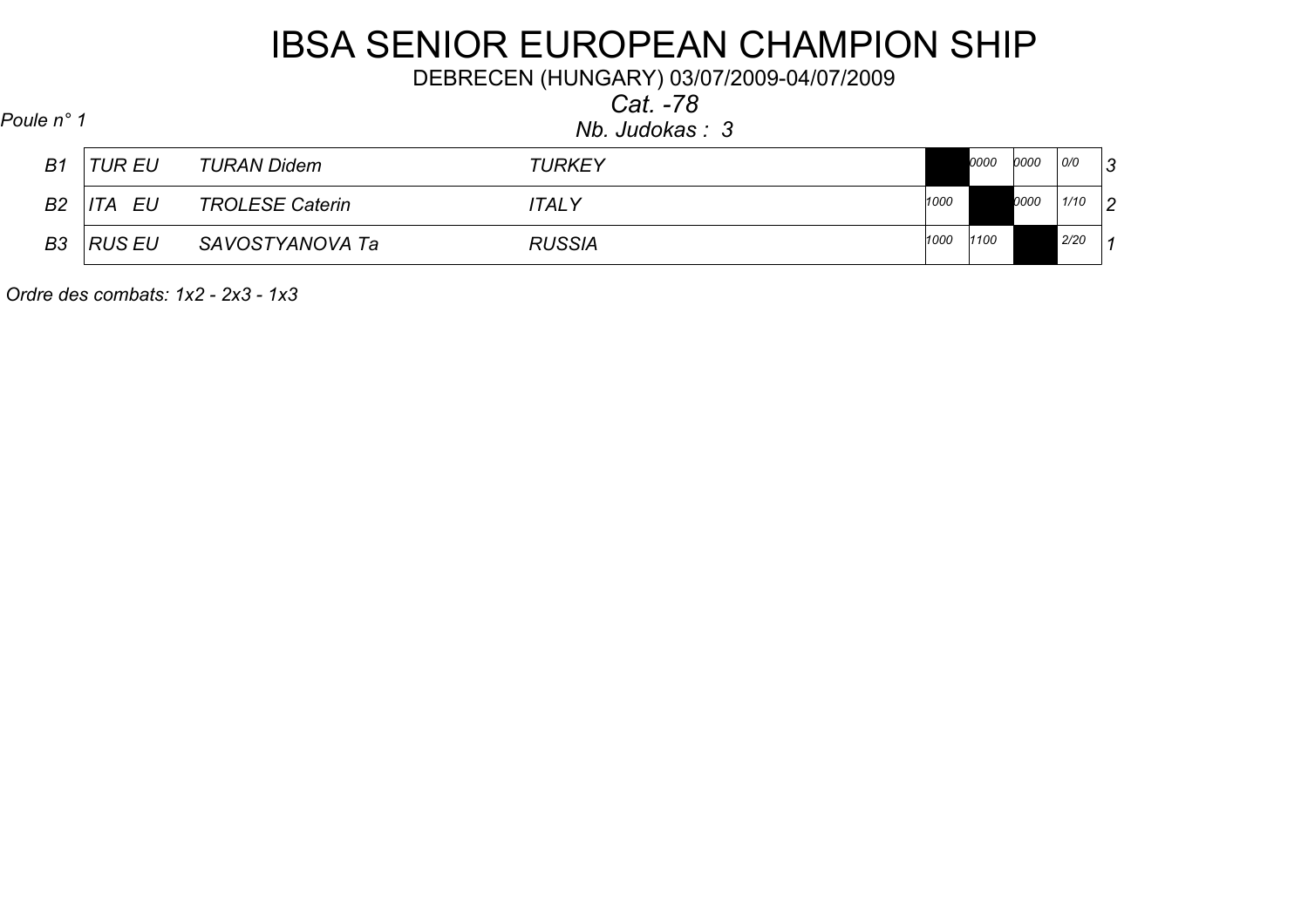DEBRECEN (HUNGARY) 03/07/2009-04/07/2009

*Cat. +78*

*Nb. Judokas : 4 Poule n° 1*

| B <sub>2</sub> | IRUS EU       | <b>KALYANOVA Irina</b> | <b>RUSSIA</b>          |       | 1020  | 1010 | 1000 | 3/30 | $\overline{1}$ |
|----------------|---------------|------------------------|------------------------|-------|-------|------|------|------|----------------|
| <b>B2</b>      | FRA EU        | <b>MANZOULI Celine</b> | <b>FRANCE</b>          | 00001 |       | 0010 | 0000 | O/O  | 4              |
| B <sub>2</sub> | RUS EU        | <b>GANIEVA Svetlan</b> | <b>RUSSIA</b>          | 0000  | 10001 |      | 1010 | 2/20 | $ 2\rangle$    |
| B1             | <b>BUL EU</b> | <b>MIHAILOVA Ivomi</b> | <b>BULGARIA JUDO F</b> | 0000  | 1000  | 0010 |      | 1/10 | 3              |

 *Ordre des combats: 1x2 - 3x4 - 1x3 - 2x4 - 1x4 - 2x3*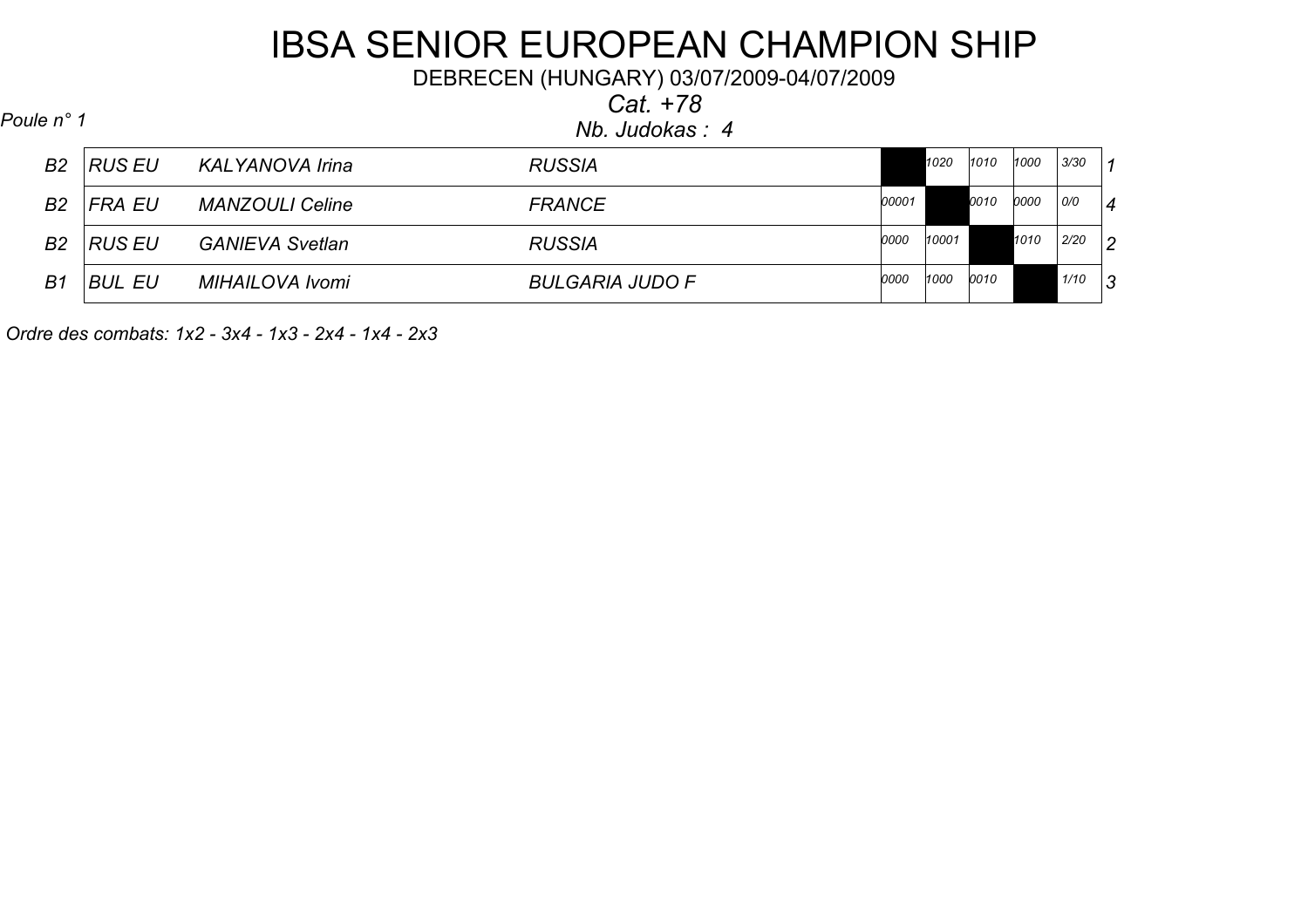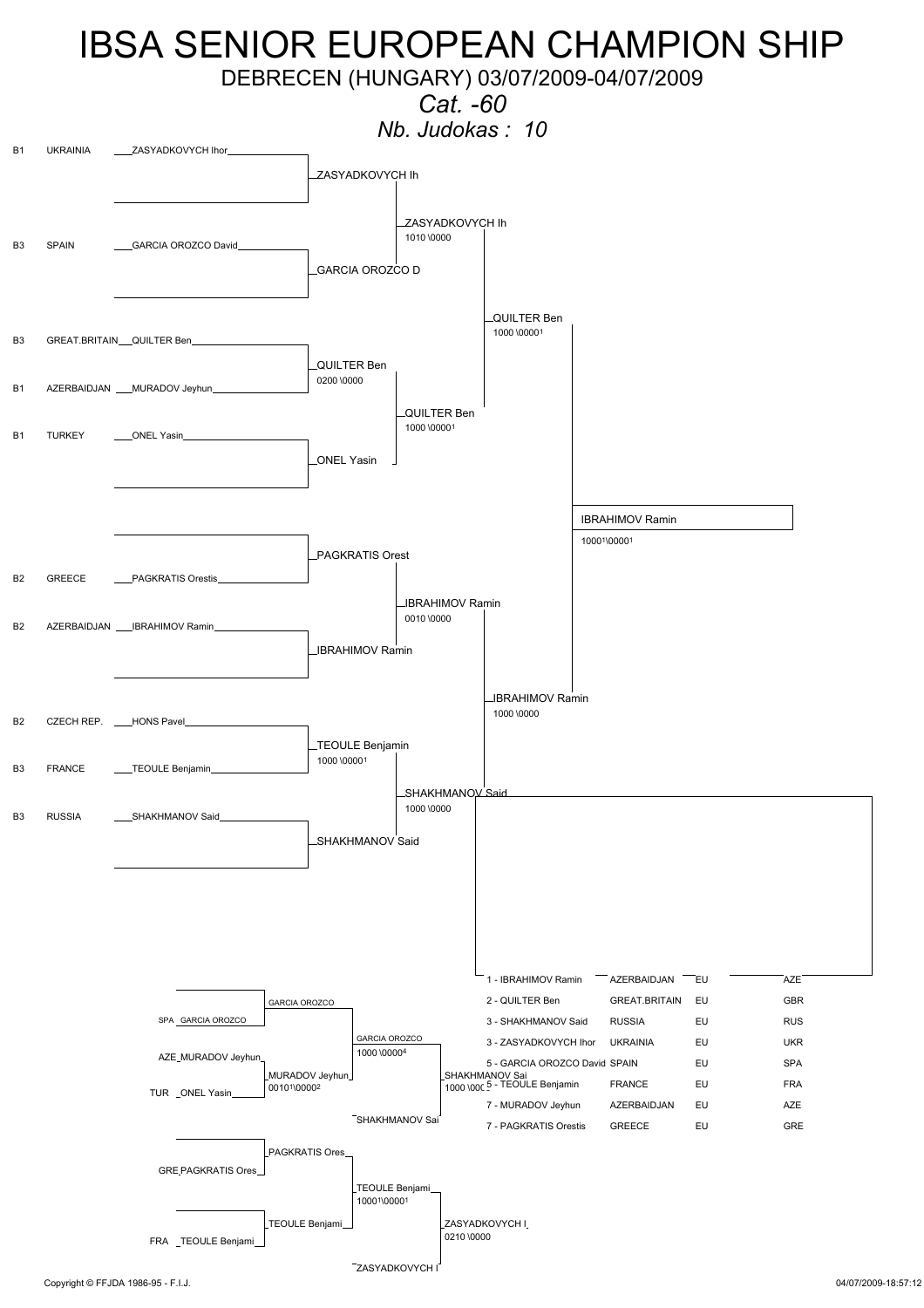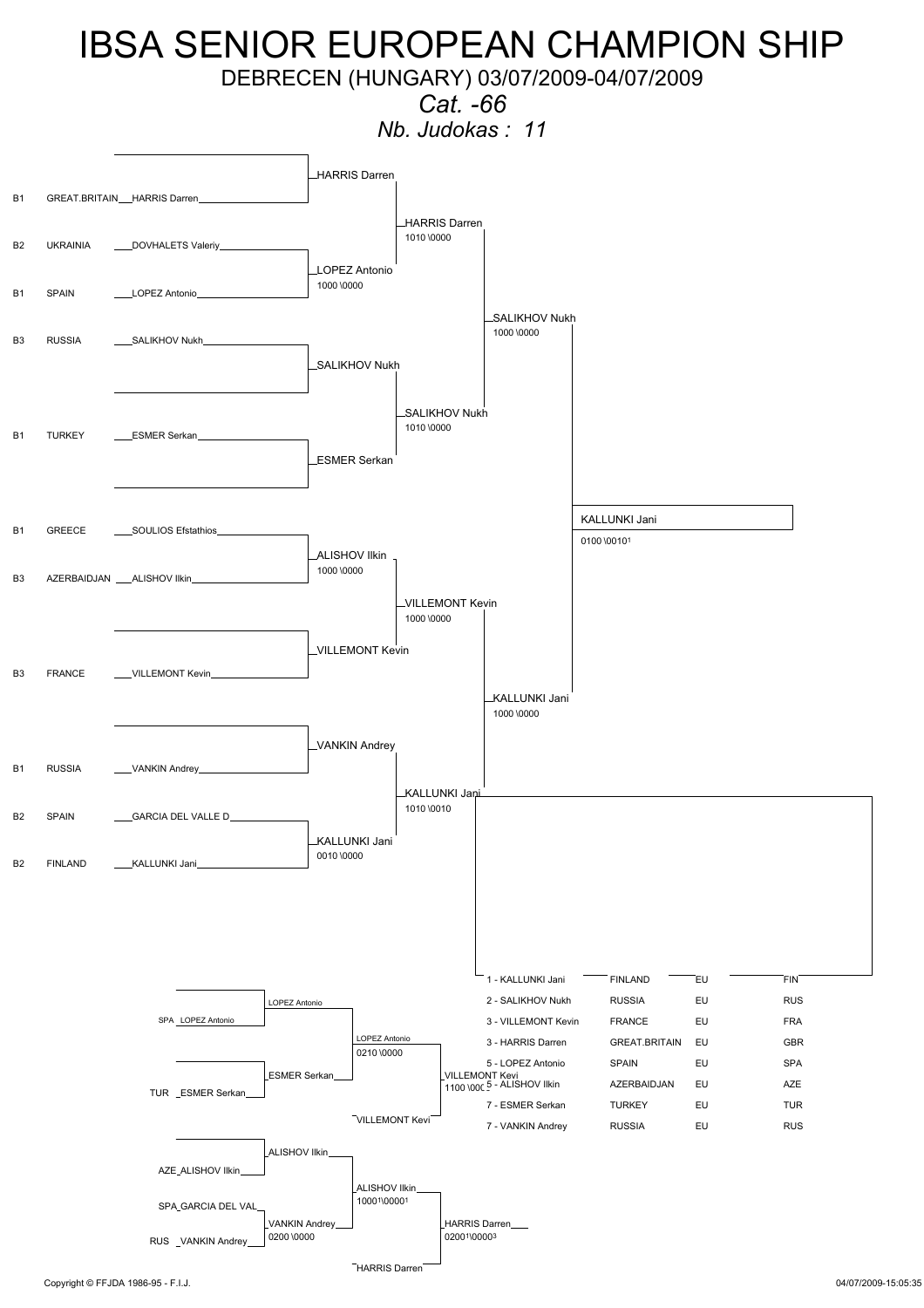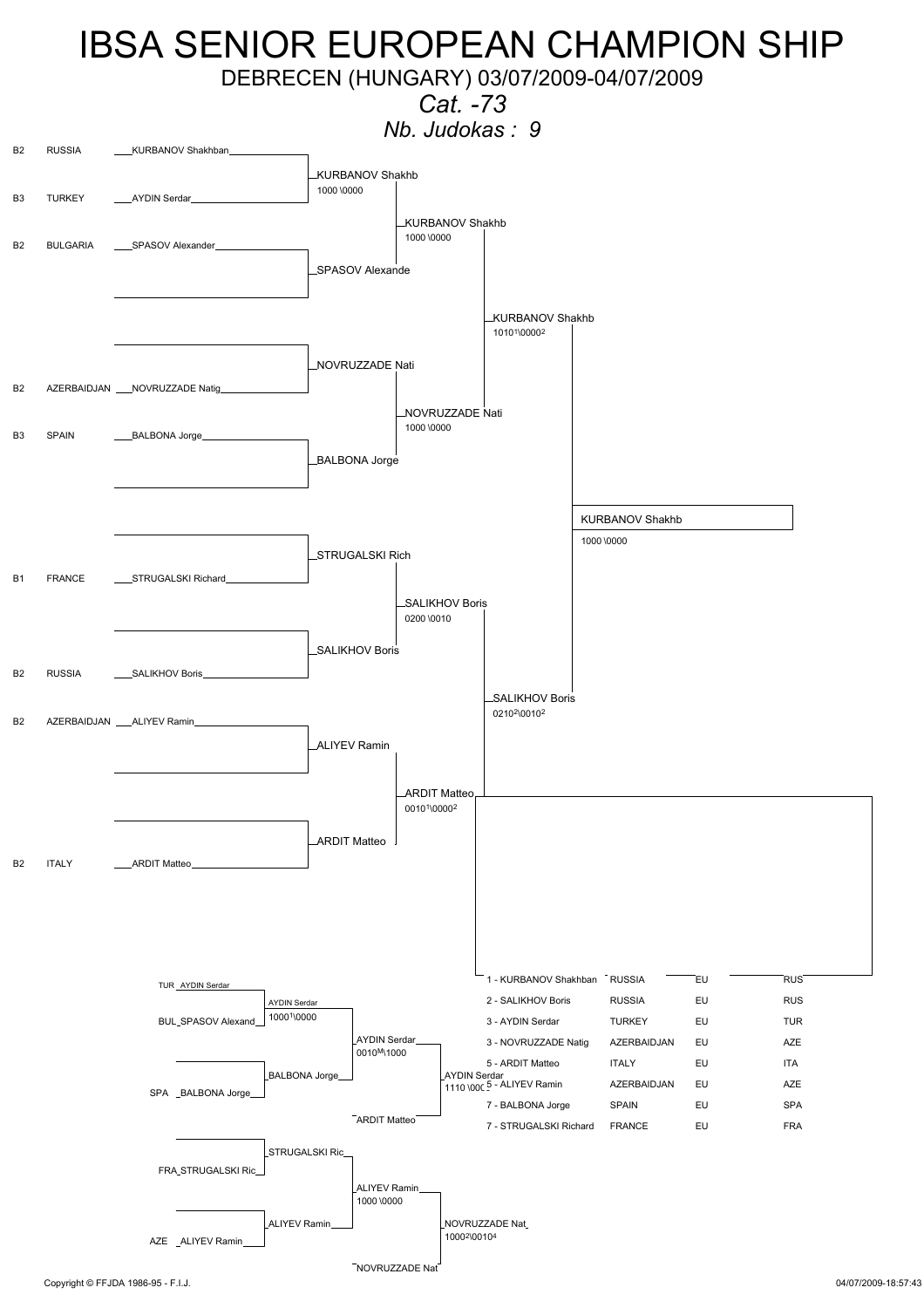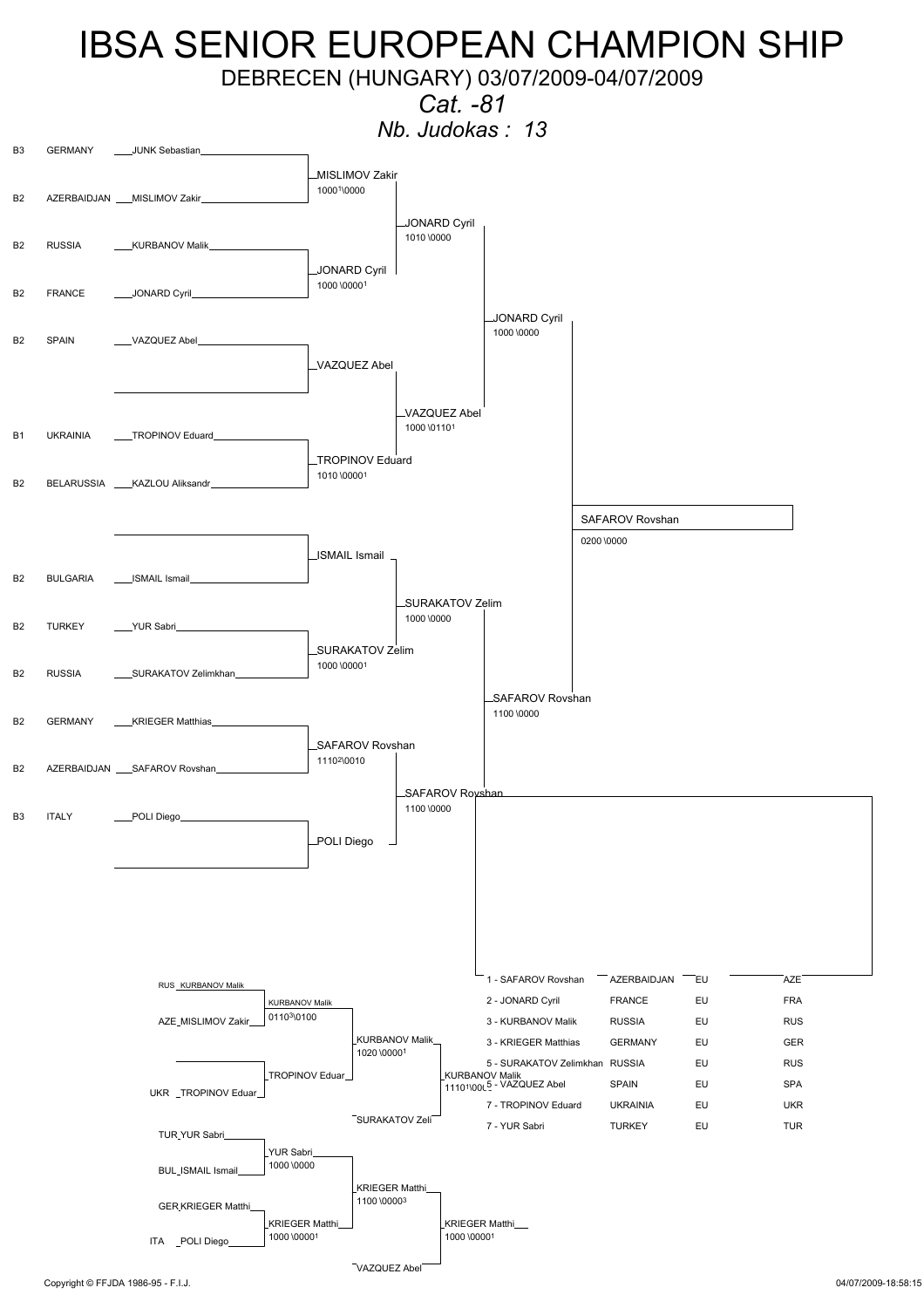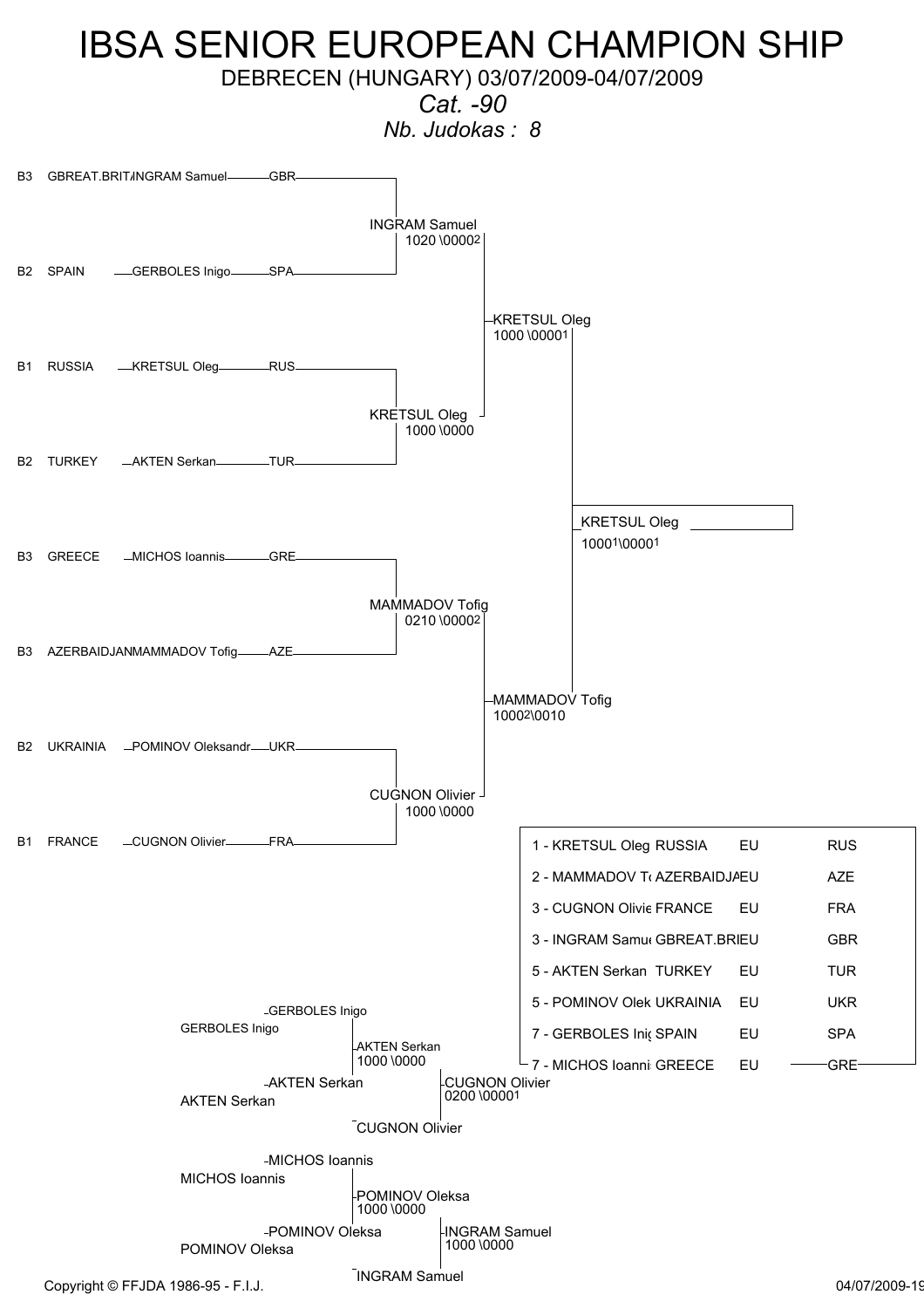